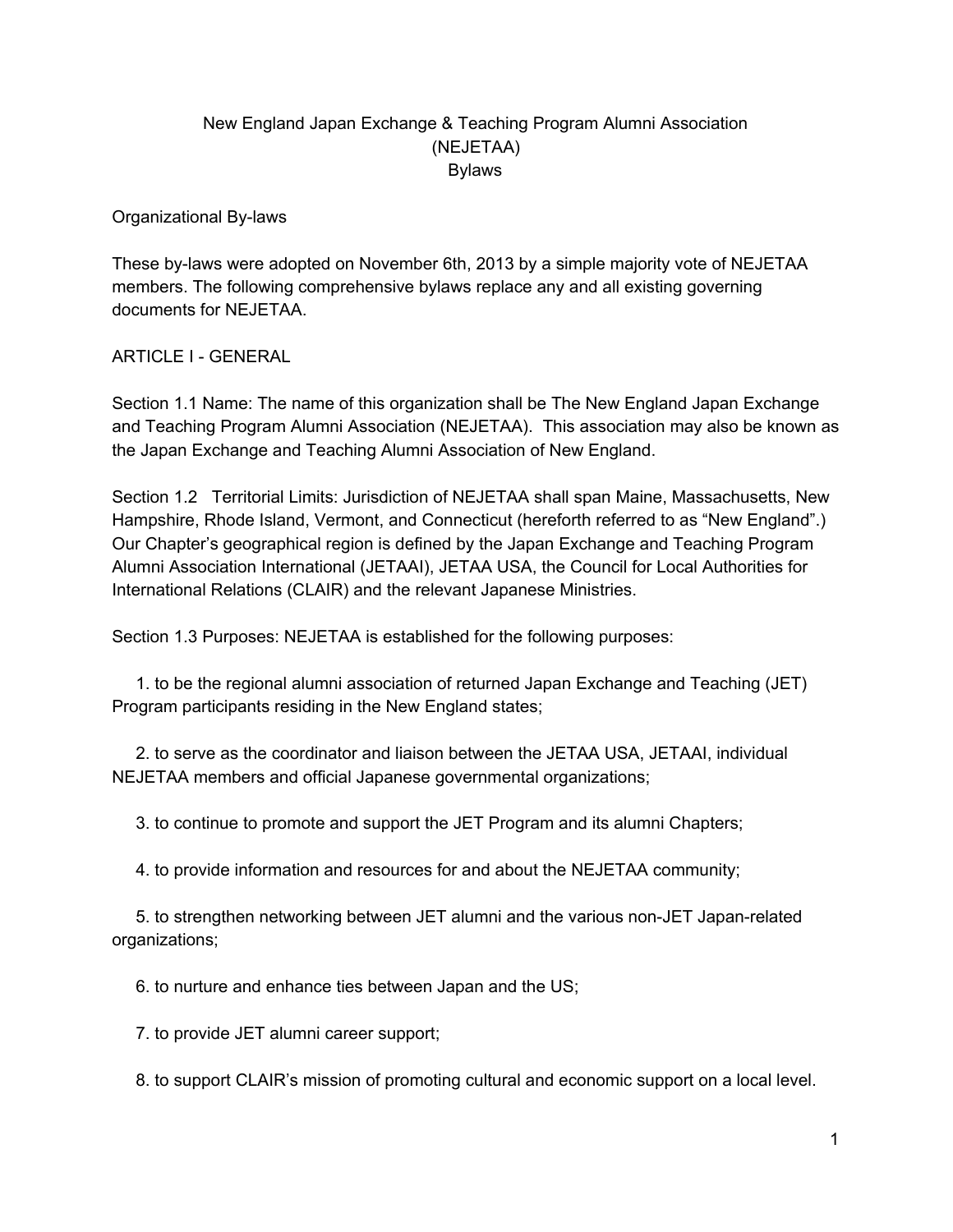## **ARTICLE II - ORGANIZATIONAL STRUCTURE**

Section 2.1 NEJETAA: NEJETAA is a member of JETAA USA. The NEJETAA bylaws are recognized and respected by JETAA USA as the governing document for NEJETAA and are in accordance with JETAA USA bylaws. In places where there is a discrepancy between the NEJETAA bylaws and the JETAA USA bylaws, the NEJETAA bylaws will preside. JETAA USA will respect official chapter bylaws as long as they are in accordance with the framework outlined in the JETAA USA bylaws specifically established for US Chapters.

Section 2.2 NEJETAA Chapter Leadership: NEJETAA shall be represented by an elected executive board consisting of: President, Vice-President, Membership/Marketing Coordinator, Social Chair, Treasurer, and/or Webmaster. The board may appoint assistant positions as necessary. Eligible chapter officers shall be current, registered members of NEJETAA, and shall be elected by NEJETAA members. NEJETAA shall have at least two official officers. In the case where the two official officers are related (by blood or marriage), a third officer is required. NEJETAA must be managed in a way that promotes and encourages transparency and the participation of its members, and subscribes to the established NEJETAA purposes. NEJETAA officers must be active members of NEJETAA official communication platforms.

#### **ARTICLE III - MEMBERSHIP**

Section 3.1 Individual Membership: In principle, all JET alumni who are residing in New England are members of NEJETAA. However, only registered members (i.e. registered to receive official email correspondences) have the opportunity to enjoy all benefits and participation opportunities. NEJETAA members should not be registered members of any other JETAA chapter. If a JET alum/alumna does not reside in New England, but considers New England the place of permanent residency, the alum/alumna may hold membership. If the chapter believes any member to be a liability to the chapter, the chapter retains the right to revoke or disallow registration of said member.

Section 3.2 Sub-chapter Membership: Sub-chapter membership is at the discretion of NEJETAA. Budgets for sub-chapters should be formulated in consultation with NEJETAA. Sub-chapters are encouraged to coordinate with NEJETAA on activities, membership and mission. NEJETAA is expected to nurture and encourage this relationship through mentoring.

### ARTICLE IV - MEETINGS & CONFERENCES

Section 4.1 General Meetings: General Meetings will be held to conduct the business of NEJETAA at least 1 time per annum in a publicly accessible place and will be open to all NEJETAA members to attend.

Section 4.2 Officer Only Meetings and Communications: NEJETAA Officers will meet as often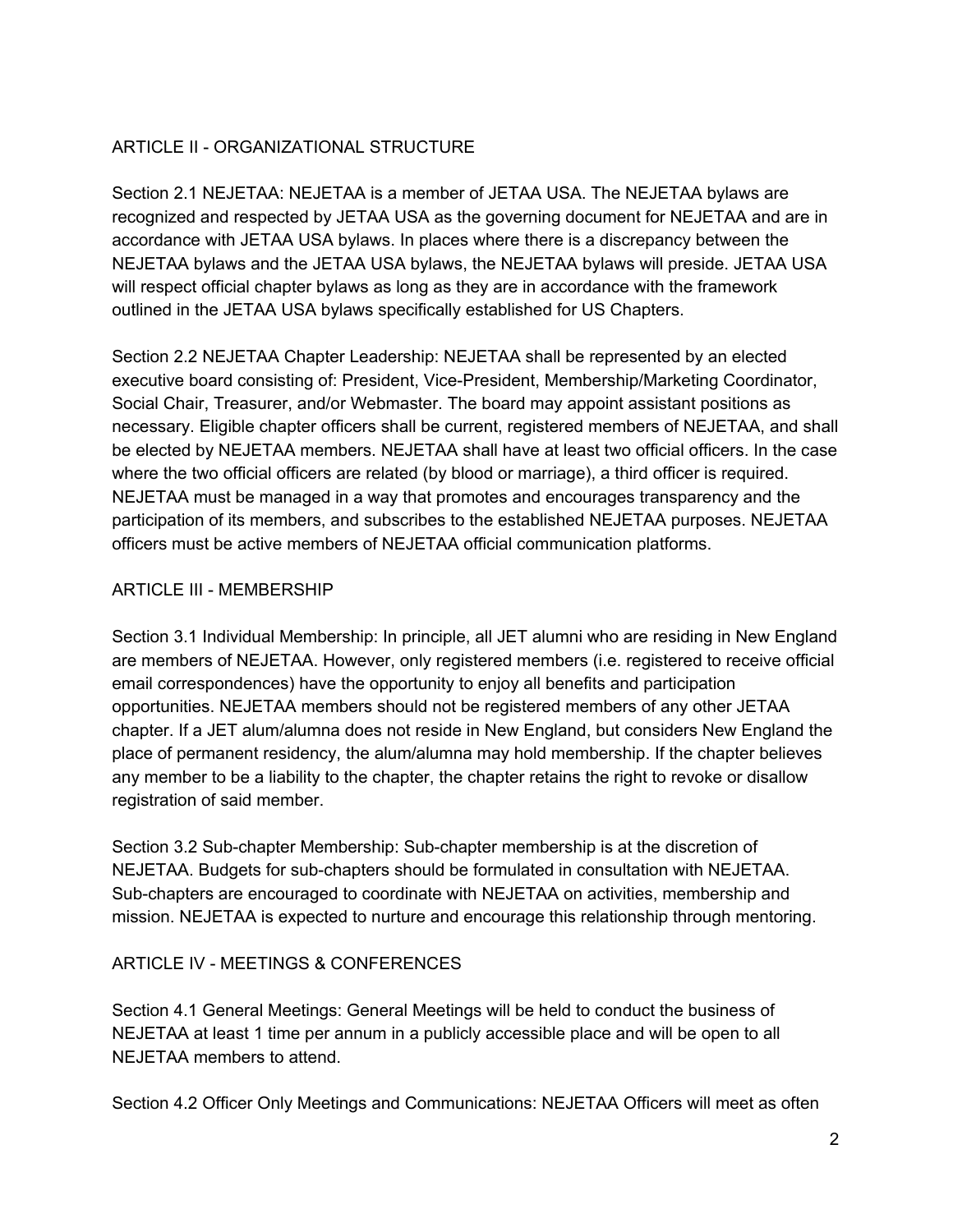as necessary to conduct the business of NEJETAA and JETAA USA. Communications will be conducted virtually when face-to-face meetings are not possible. Communications will rely heavily on email and all officers will be responsible for checking their email regularly and responding in a timely manner. Additionally, they are expected to accommodate conference calls as necessary. NEJETAA officers should, as often as possible, collectively make arrangements for meetings/communications that allow maximum participation of officers. NEJETAA officers must attend a minimum of 50% of meetings held during their term.

Section 4.3 National Conference: As budget permits, JETAA USA, as an organization, will have an annual National Conference hosted by one of the US chapters. The National Conference is generally held in the fall, but the hosting chapter may determine an alternate timeline at its discretion. As budget permits, NEJETAA will strive to send at least one delegate to the National Conference, but two delegates are strongly preferred. Both the president and treasurer should be the primary attendees. However, for purposes of leadership transition or special expertise, NEJETAA may choose to send an alternate delegate if the current president and/or treasurer has attended past conferences. All NEJETAA conference attendees are required to attend all of the sessions. Should an NEJETAA attendee need special consideration or exception, they will make a formal request to the Country Representatives and host chapter.

Section 4.4 Hosting of National Conference: The selection of a host chapter for the next JETAA USA National Conference will be by a simple majority of votes of the JETAA USA chapters. NEJETAA will have one vote by proxy. Should NEJETAA be chosen as a host for the next National Conference, NEJETAA will submit a formal proposal to CRs within 90 days of the vote, and will follow all rules pertaining to the Conference as stipulated by JETAA USA bylaws. If no chapter volunteers to host the next JETAA USA National Conference, then CRs will facilitate the selection of a host chapter after the current National Conference in session comes to an end. Should NEJETAA be chosen as the host for the next National Conference, NEJETAA will accept the active participation of CRs in the planning, participation and execution of US National Conferences.

Section 4.5 Regional Conference: As budget permits, JETAA USA may have a Regional Conference. Regional Conferences will be held on an ad hoc basis. The term "Regional" refers to conferences which are not attended by all chapters in a given country. Regional Conferences are therefore not necessarily based on geographical areas, but can focus on a specific topic. Should this topic be pertinent to NEJETAA interests, NEJETAA will strive to send at least one delegate to the Regional Conference as budget permits.

Section 4.6 Hosting of Regional Conference: Should NEJETAA propose and be chosen to host a Regional Conference, NEJETAA will follow all rules pertaining to the Conference as stipulated by JETAA USA bylaws. NEJETAA will allow any chapter or CR, regardless of national affiliation, to attend the Regional Conference. Regional Conferences held by NEJETAA must have delegates from at least five (5) chapters attend. NEJETAA will accept the active participation of CRs in the planning, support and execution of Regional Conferences hosted by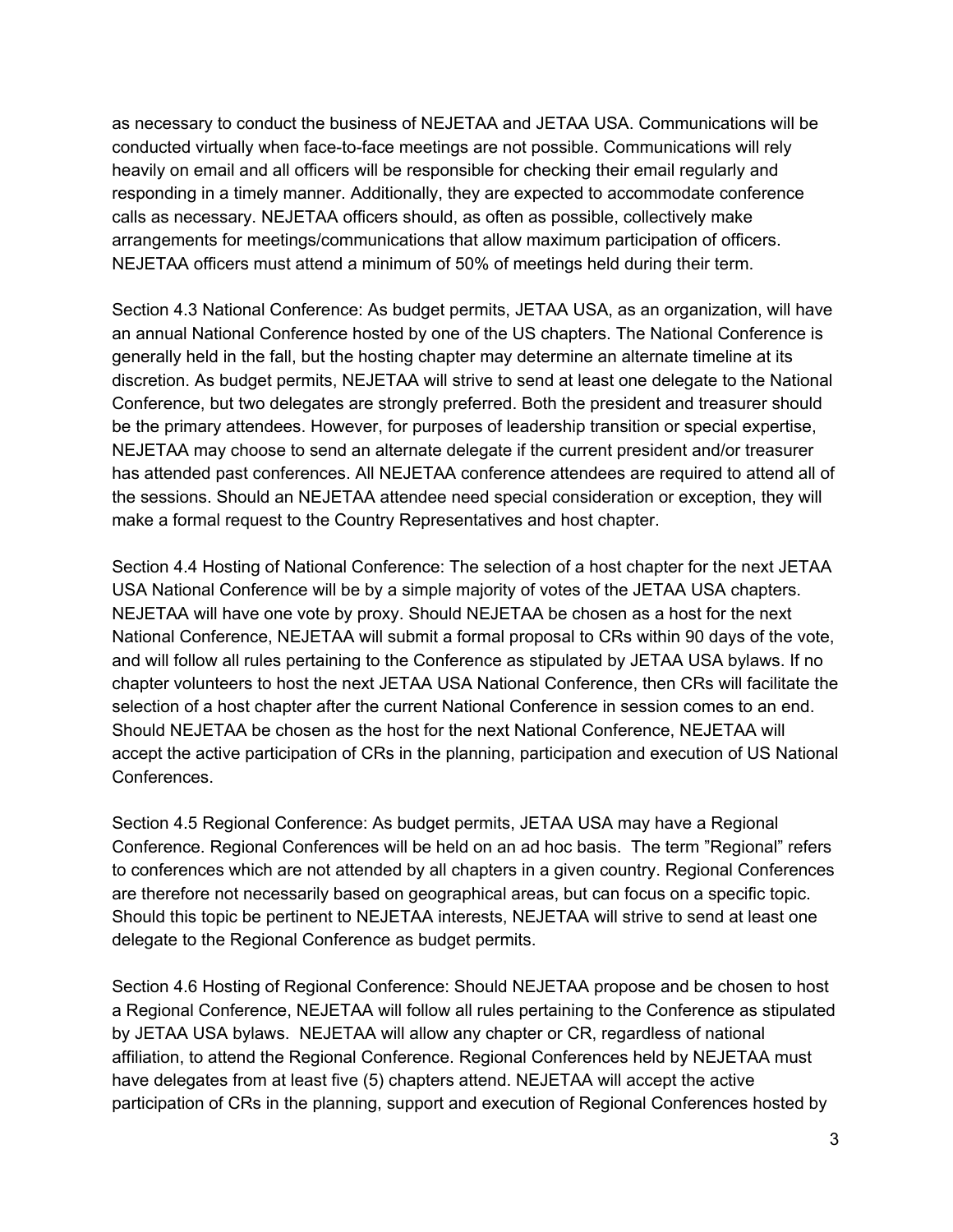NEJETAA. All attendees are required to attend all of the sessions. Special considerations or exceptions may be made on a case-by-case basis.

# ARTICLE V - SUBCHAPTER ESTABLISHMENT

Section 5.1 Subchapter Establishment: In order to become an established sub-chapter, a record of three (3) of the five (5) following requirements must be submitted to the NEJETAA board for review:

1. show proof of at least four members;

2. establish at least two officer/executive positions;

3. organize and carry out at least one organized activity per Japanese fiscal year;

4. submit budget request paperwork to the parent chapter for the sub-chapter activities;

5. create a governing document which includes a mission statement and general description of the geographical region covered.

Section 5.2 : NEJETAA will encourage and support any Subchapter to achieve full chapter status, as outlined by JETAAI and JETAA USA bylaws.

# **ARTICLE VI - CHAPTER OFFICERS**

Section 6.1 Chapter Officers: Chapter officers shall be responsible for liaising between JETAA USA and NEJETAA, as well as for bringing issues of concern raised within their NEJETAA to the attention of CRs. Chapter officers will also be responsible for providing annual updates on chapter officer turnover, membership numbers, relevant contact details and chapter activities to US CRs.

Section 6.2 NEJETAA Officer Responsibilities: The NEJETAA officer positions requires the willingness and ability to perform tasks independently, contribute to the NEJETAA executive board team to accomplish goals, communicate professionally and respectfully and to uphold personal and teamselected deadlines to successfully accomplish set goals. NEJETAA officers shall work with the CRs to maintain the effectiveness of JETAA USA at the national level.

NEJETAA Officers are expected to:

1. Follow the guidelines set forth in the NEJETAA Officer Summary of Role, Responsibilities, Selection Process, Tenure & Rotation (Exhibit A)

2. Fulfill all responsibilities outlined in the NEJETAA Officer Job Descriptions (Exhibit A)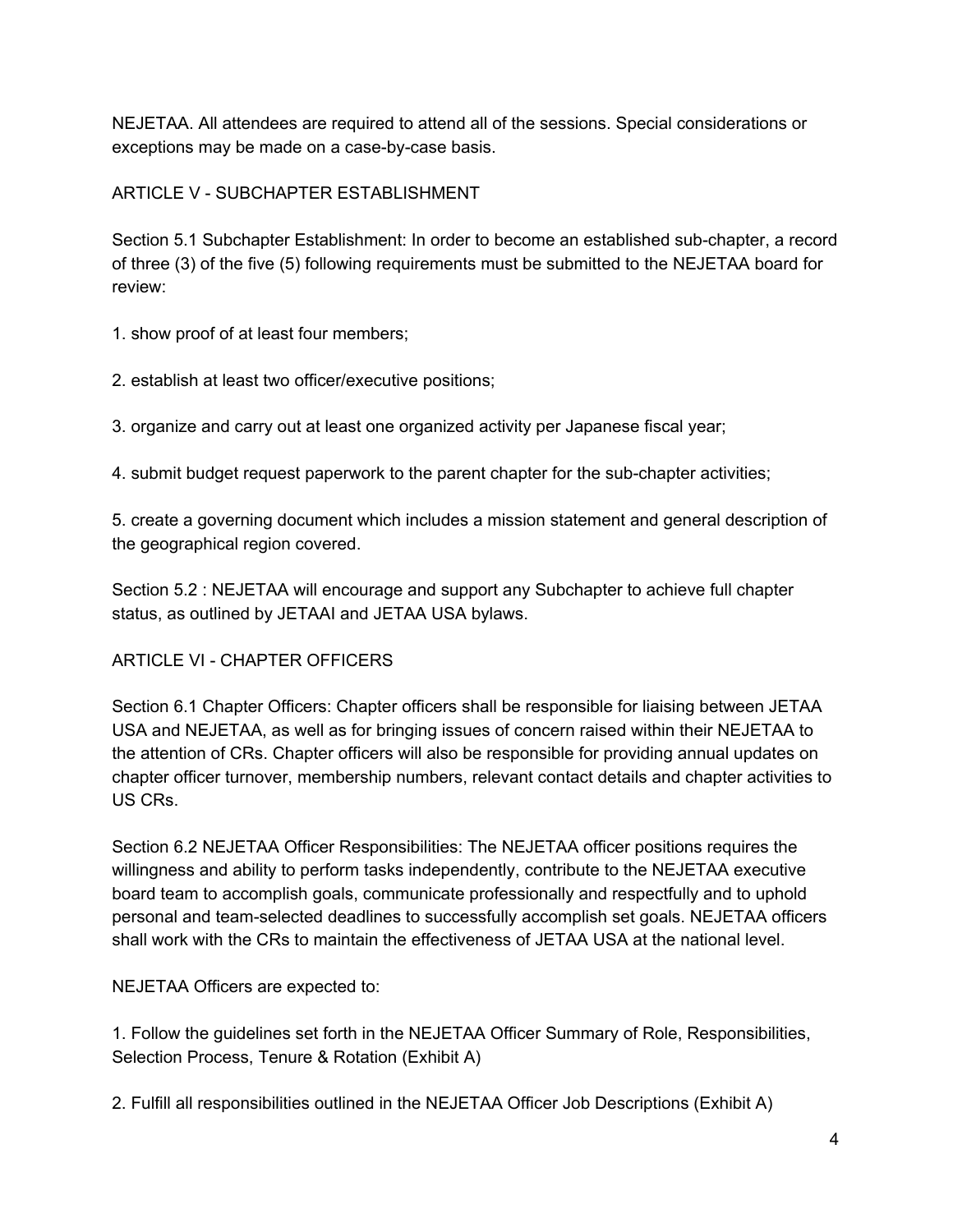## ARTICLE VII - VOTING ON GENERAL MATTERS

Section 7.1 Voting Tools: Any voting tool must be agreed upon by the NEJETAA Executive Board and allow for the participation of all NEJETAA members.

Section 7.2 NEJETAA Officers: NEJETAA Officers shall have no voting privileges beyond those of non-officer members.

Section 7.3 NEJETAA Members: Voting is on a "one member, one vote" basis. Abstentions will not be counted in the total vote count for majority requirements.

Section 7.4 Voting format: Wording on the ballot should be clear so that no confusion results in the choices available.

ARTICLE VIII - NEJETAA OFFICER ELECTIONS

Section 8.1 Term of office limit: Terms of office for NEJETAA officers shall be for a period of one year, after which all positions become subject to re-election. It is preferred that at least one experienced NEJETAA officer remains in position to serve as a mentor to incoming NEJETAA officers and to provide continuity. A NEJETAA officer may serve an indefinite number of consecutive terms. An officer may hold up to two NEJETAA positions simultaneously. No NEJETAA officer may hold a Country Representative position. Outgoing NEJETAA officers are expected to facilitate the transition process and attend, at a minimum, the following Officer Orientation meeting.

Section 8.2 Candidates: Any candidate for a position on the board of NEJETAA must be:

- 1. an alum of the JET Program;
- 2. a currently registered member of NEJETAA;
- 3. in good standing with NEJETAA.

Section 8.3 Platforms: Candidates for NEJETAA officer positions must submit an election platform in writing to the board along with any and all other required documents/items. Instructions for submission and all relevant documents/information will be made available according to the established voting.

Section 8.4 Voting Procedures: Voting shall follow the following structure:

8.4a. Voting procedures must be publicly posted concurrent with candidacy announcements;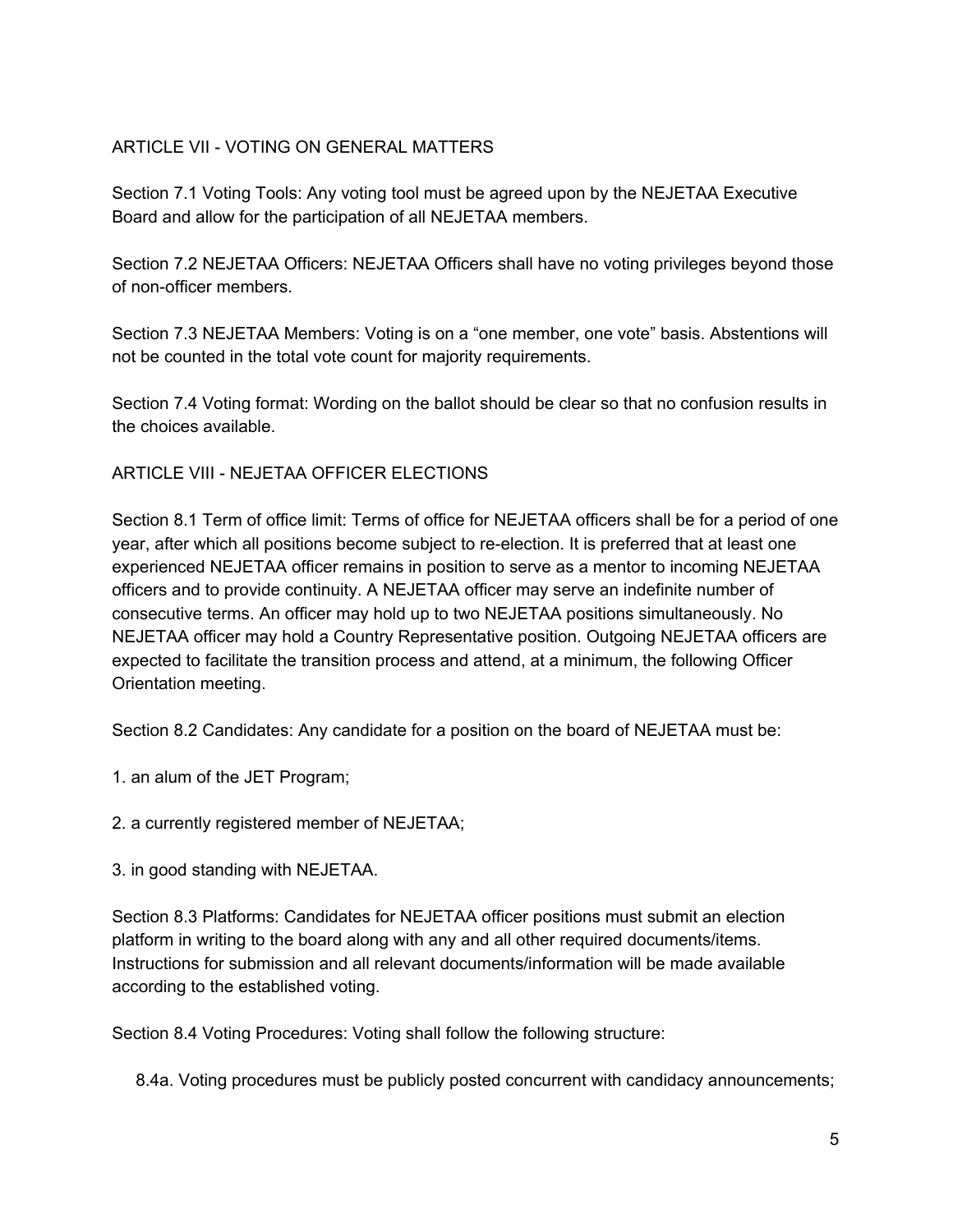8.4b. NEJETAA members shall be given the choice to vote for candidates as well as the choice to abstain from voting for one or all candidates.

8.4c. Any voting tool which has been agreed upon by the board may be utilized so long as it accommodates and allows for all members to participate.

Section 8.5 Election Timeline: Two Elections shall occur each year, one in May and one in November. In May, the President (acting as Elections Officer) shall preside over the elections of the following positions: Social Chair, Treasurer and Vice-President. In November, the Vice-President (acting as Elections Officer) shall preside over the elections of the following positions: Membership Coordinator, President, and Webmaster. Platforms shall be due eight (8) days prior to the election date. Using the current official platform NEJETAA uses to distribute information, NEJETAA officers shall ensure the following goals are accomplished according to the timeline.

1. NEJETAA members shall be given one (1) week to submit votes, starting the day that platforms are made available.

2. No later than one (1) week after voting closes, all candidates who ran for NEJETAA Executive board positions shall be notified of their status and final results of the election shall be announced to NEJETAA members.

3. Newlyelected NEJETAA officers shall assume NEJETAA officer duties by the eighth (8th) day following the date that voting is closed.

4. Within four (4) weeks of the closure of the polls:

4a. A meeting between and incoming NEJETAA officers should be held to share information/resources.

4b. Any NEJETAArelated accounts and passwords should be turned over to incoming NEJETAA officers.

Section 8.7 Winning an Election: To be declared the winner(s) of an election for NEJETAA Executive board positions, candidates must obtain the highest number of the votes cast during the elections.

Section 8.8 Tie / Run-off Elections: In the case of a tie, a run-off election shall be held. It is the responsibility of the Elections Officer to organize the run-off election.

ARTICLE IX EARLY TERMINATION OF POSITION

Section 9.1 Resignations: If a NEJETAA board member from his/her position, the following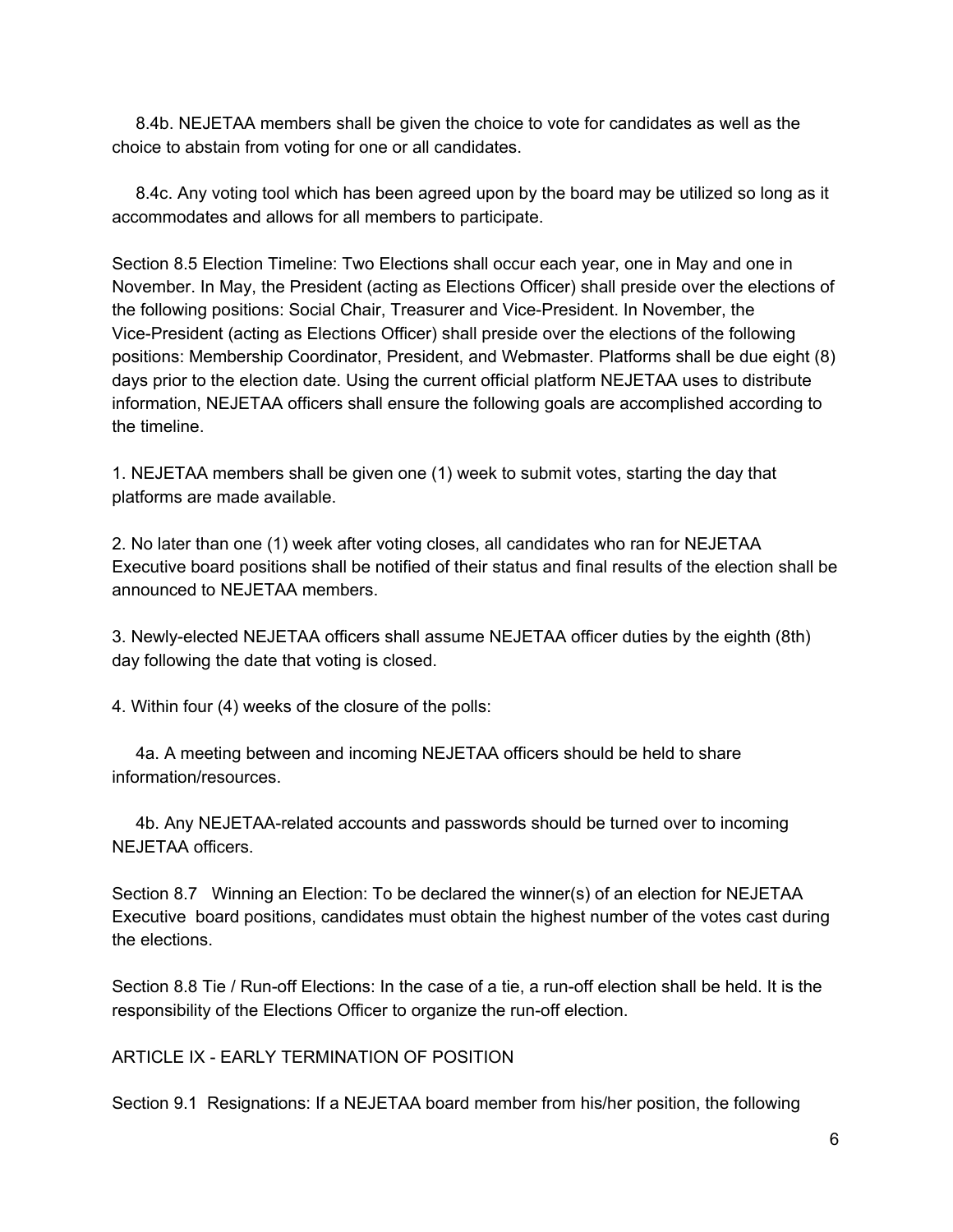steps shall be taken:

9.1a. s/he will submit a resignation in writing to the other NEJETAA officers, four weeks prior to resigning;

9.1b. the NEJETAA President (or highest ranking officer, as outlined in Exhibit XX: Officer Description) shall appoint a replacement interim officer to serve until the next official election, at which point the position will be up for official election.

Section 9.2 Removal Request: Any NEJETAA officer, acting on behalf of the chapter, may bring a removal request to a vote by the NEJETAA board for an officer on the grounds of egregious misrepresentation of NEJETAA, neglect of NEJETAA responsibilities, or inappropriate and/or illegal behavior, such as, but not limited to:

9.2a. Abuse of any form of communication within or outside of the sphere of NEJETAA;

- 9.2b. Conduct considered unprofessional, subversive, threatening or harassing in nature;
- 9.2c. A serious breach of the NEJETAA bylaws;
- 9.2d. Misrepresentation/fraudulence;
- 9.2e. Illegal behavior.

Section 9.3 Removal Voting: In order for an NEJETAA officer to be removed, a majority-plus-one vote by the board is required. Abstentions will not be counted in the tally.

Section 9.4 Removal Procedures: All NEJETAA officers shall respect the wishes of the voting majority. If the NEJETAA officer is not voted to be removed, s/he will resume all responsibilities previously carried. If the NEJETAA officer is voted to be removed, the Board will announce the removal to JETAA USA and Country Representatives. The NEJETAA officer is expected to respect the result of the vote and shall be removed from their capacity to represent NEJETAA in any official capacity. Furthermore, their status as a registered member with the organization can be revoked. This includes being removed from any NEJETAA-related communications, membership, and all general involvement. Their privileges to access any NEJETAA related accounts of any kind will be revoked. The removed NEJETAA officer is required to transition any accounts or documentation to the acting NEJETAA officers to facilitate smooth governance of the organization.

### ARTICLE X: PARLIAMENTARY AUTHORITY

Section 10.1 Specification of Authority: Any discrepancies in the interpretation of these bylaws shall be put to the NEJETAA officers.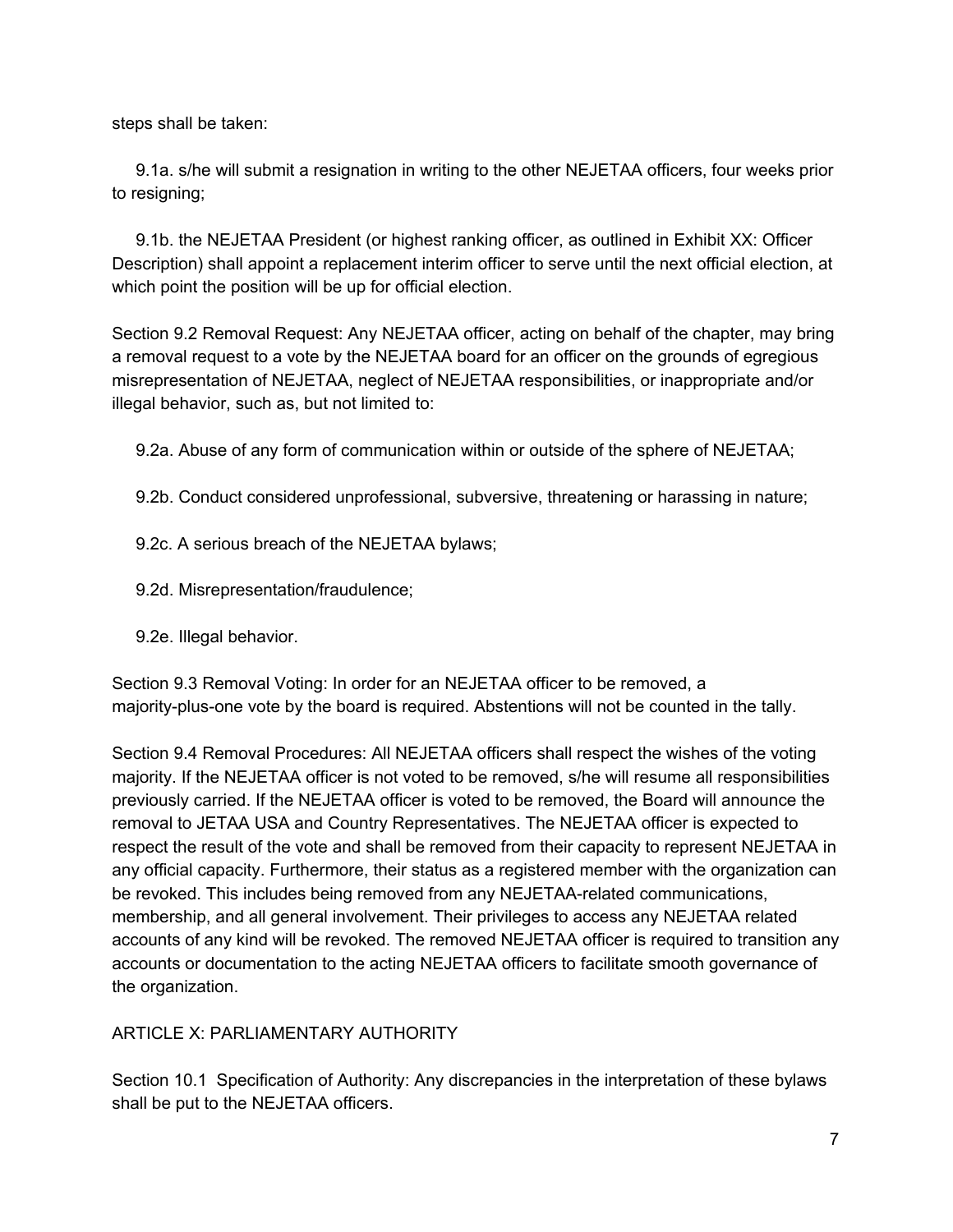## ARTICLE XI: AMENDMENTS TO THE BYLAWS

A proposal to amend NEJETAA bylaws will require the support of two-thirds of member votes cast to be passed. Voting on proposed bylaw amendments will be based on a referendum-style approach; that is, voting to accept or reject the proposal. Voting on proposed amendments shall be done in accordance with ARTICLE VII: VOTING ON GENERAL MATTERS.

### **Exhibits**

Exhibits are below and are subject to change outside of the bylaw amendment process.

#### EXHIBIT A: NEJETAA Executive Board Job Descriptions

Please click on this link to access the NEJETAA Officer Responsibilities, Selection Process, Tenure & Rotation. This is a summary of the collective duties of NEJETAA Executive Board Members. NEJETAA officers require the willingness and ability to perform tasks independently, work on a team to accomplish goals, communicate professionally and respectfully and to uphold personal and teamselected deadlines to successfully accomplish set goals. NEJETAA officers shall work with the CRs to maintain the effectiveness of NEJETAA at the national level. The time required of a NEJETAA will fluctuate depending on current needs and projects being carried out. Failure to maintain an open, active, two-way line of communication is unacceptable.

### 1. President

The President takes leadership in planning the direction of our group and events, chairs meetings, delegates responsibilities, ensures that NEJETAA is fulfilling all of its obligations as a JETAA chapter (ie. writing and submitting annual reports, etc). The President also serves as our public face by networking and making remarks at events such as the Recent Returnee Dinner at the Consul General's home. He or she serves as a primary contact for NEJETAA. The President also oversees any educational events, such as Japanese classes or special classes to prepare new JETs.

### 2. Vice-President

The VP provides both leadership and follow-through on projects planned during meetings, and makes sure that we are fulfilling all our obligations as a JETAA chapter. In addition, the VP is the point person for any NEJETAA sub chapters in New England. Another important responsibility of the VP's is to provide support to all the other officers. Specifically, this means: working with the membership/ marketing coordinator to increase and track membership; taking on the duties of the president when the president is unavailable; and balancing the powers of the treasurer by checking our bank account. Finally, the VP will prepare the agenda for all NEJETAA general and officer meetings.

#### 3. Treasurer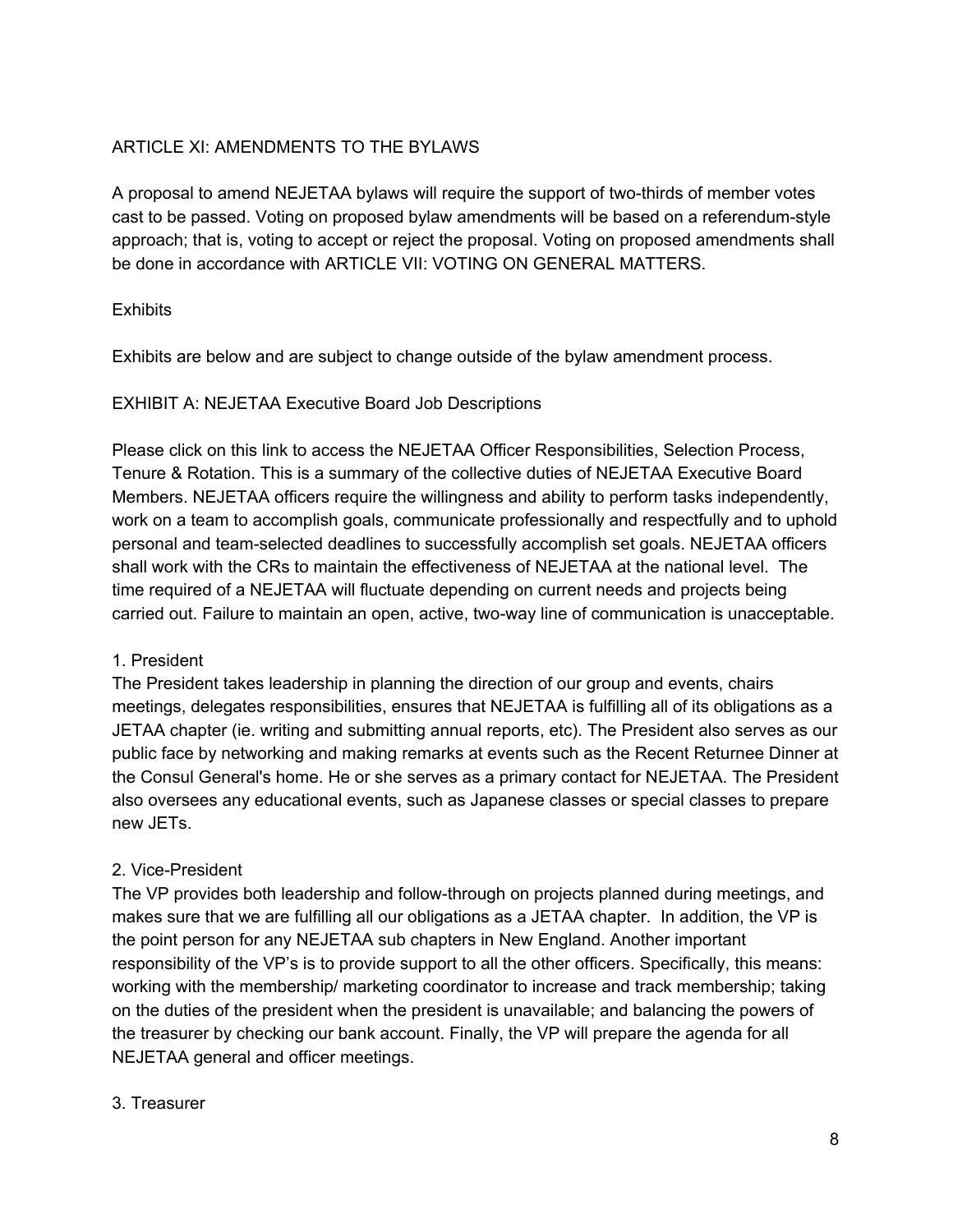The treasurer plans the annual budget in conjunction with all officers. The treasurer oversees any and all grant requests. The treasurer submits an initial grant request to MOFA in February and to CLAIR in May, and follow up reports and receipt submissions to CLAIR in February and to MOFA quarterly. The treasurer maintains and balances the bank account; collects receipts and writes checks for any chapter expenses, and deposits any checks received within two weeks. The treasurer oversees the obtaining of price quotes and reminds officers of the budget for specific activities. The treasurer oversees any other account or platform (Paypal, etc.) which involves money changing hands. The treasurer informs the Vice President of all passwords, logins etc of any NEJETAA financial accounts. The treasurer also supports NEJETAA events as necessary.

### 4. Membership/Marketing Coordinator (Clerk)

The Membership/Marketing Coordinator welcomes returning JETs and collaborates with Webmaster on best practices to finding and signing-up returning JETs. Membership/Marketing Coordinator develops strategies to keep current members engaged with the organization and updated on NEJETAA events and activities and takes meeting minutes for board transparency (minutes will be distributed via our CRM, Mailchimp and posted online on the NEJETAA website.) The Membership/Marketing Coordinator welcomes new people who register with Facebook page, LinkedIn group, Mailchimp email lists or on our website throughout the year and collects membership data, which is required by CLAIR to substantiate our funding. The Membership/Marketing Coordinator oversees an annual Membership survey and advises the Social Chair on how best to develop events to increase member participation. The Membership/Marketing Coordinator will collaborate with Webmaster to develop best communications marketing plan so to maximize marketing reach, aimed at increasing membership numbers and participation.

### 5. Webmaster (Communications Coordinator)

The Webmaster proactively manages our internal and external communications and our strong online presence. The Webmaster updates content on the website and manages all social media channels including the Facebook page, Twitter account, and LinkedIn Group. The Webmaster assists officers to post content to the website, such as job descriptions and events for the calendar. The Webmaster supports marketing/outreach with the NEJETAA website and Facebook pages to attract more users and make the site more comprehensive and resourceful. The Webmaster maintains a "back office" non-public area on the website for holding officer-accessible documents and resources as well as a shared email account for file storage. The Webmaster collaborates with the Membership Coordinator on communications to members, membership lists and surveys.

### 6. Social Chair

The Social Chair oversees the logistical planning of NEJETAA events, such as General Meetings, Nihongo Dake's, Shinnenkai's, and Happy Hours. The Social Chair advertises upcoming events and works in coordination with other officers to recruit new members. He or she also collaborates with the Membership/Marketing Coordinator to develop activities to